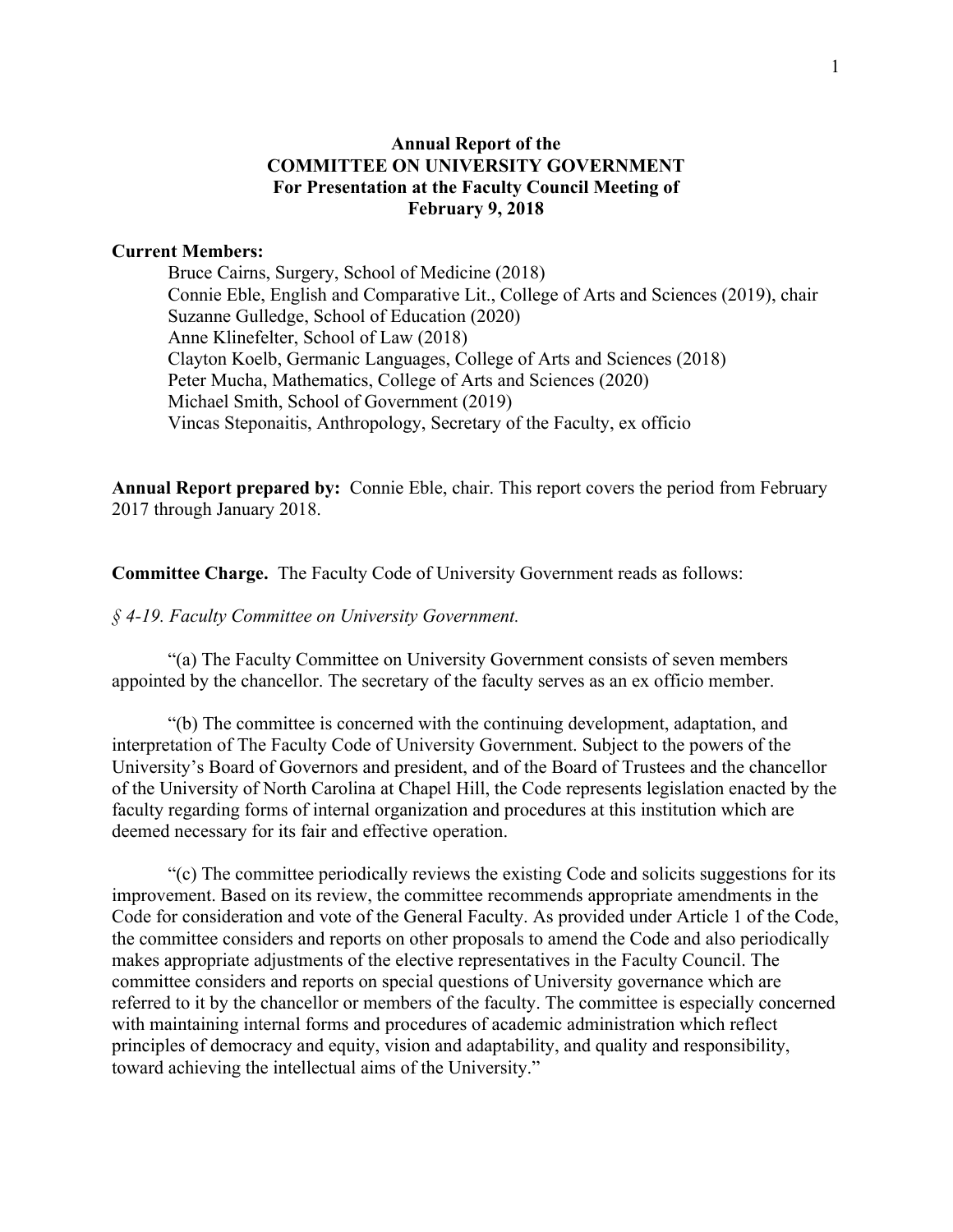# **Report of Activities.**

# *Resolution For Presentation in 2018.*

The committee will present a minor amendment to the Faculty Code at the Faculty Council meeting of February 9, 2018. For the text of the resolution and its rationale, see the Appendix to this report.

# *Apportionment Factors in Faculty Council Elections.*

Each year, in advance of the faculty elections and with the approval of the Committee on University Government, the secretary of the faculty reapportions the seats on Faculty Council according to the provisions in § 2-2(d) and § 2-2(g) of the Faculty Code. For the 2018 election, the apportionment factors (i.e., the number of voting faculty per seat on the Council) are 70 for the School of Medicine and 44 for the other electoral divisions. The first factor is higher because of § 2-2(d) in the Code, which states that "no college or school is represented by more than onethird of the elected members."

# *Other Matters.*

The Committee continues to work on reconciling the categories used in the HR electronic data base and those meaningful to faculty governance.

A faculty member requested the Committee on University Government to recommend actions that might mitigate the General Assembly's encroaching on academic matters usually in the purview of the faculty and governing boards. After lengthy discussion, members of COUG unanimously agreed that what the faculty member sought is not within the committee's jurisdiction. *The Faculty Code of University Government* is a document of procedures and not principles and contains no statement on academic freedom. However, the *Code* does stipulate two ways that a faculty member can bring a matter of import before the faculty—by resolution to the entire Faculty Council or by appealing to the Faculty Executive Committee. The committee conveyed these options to the faculty member.

Respectfully submitted, Committee on University Government